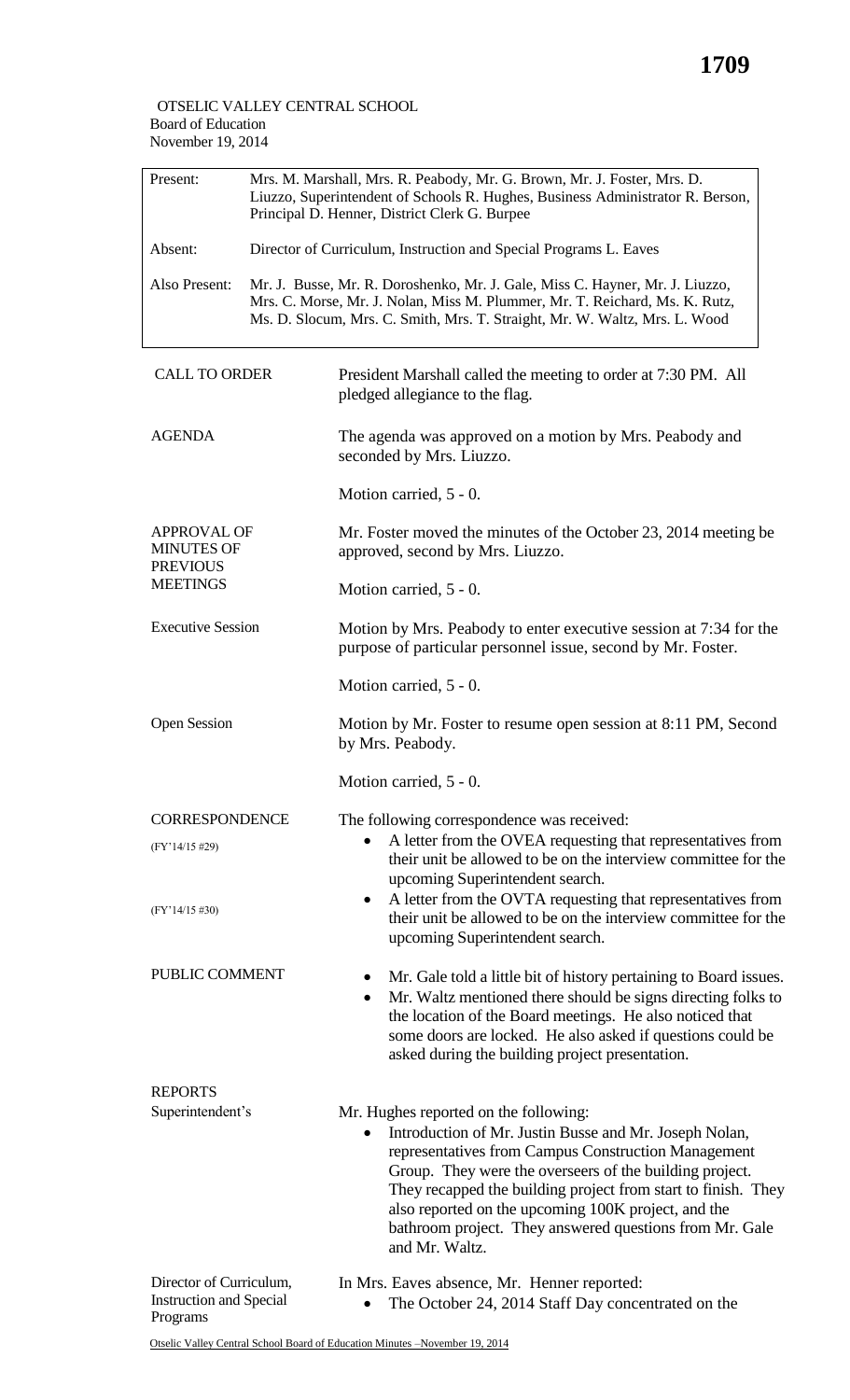|                                                | LINKS plan.<br>Parent Conference Day information was shared.<br>$\bullet$<br>Outlined data parents will be in the near future.<br>$\bullet$                                                                                                                                                                                                                                                                                                                                                                                                                                                                                                                                                                                                                                                                                                                                                                                            |
|------------------------------------------------|----------------------------------------------------------------------------------------------------------------------------------------------------------------------------------------------------------------------------------------------------------------------------------------------------------------------------------------------------------------------------------------------------------------------------------------------------------------------------------------------------------------------------------------------------------------------------------------------------------------------------------------------------------------------------------------------------------------------------------------------------------------------------------------------------------------------------------------------------------------------------------------------------------------------------------------|
| High School Principal's                        | Mr. Henner reported the following:<br>2016 Graduation. The class would like to hold it on Friday<br>$\bullet$<br>night. The Board requested a presentation by members of<br>the class.<br>He and Mrs. Knickerbocker met with the DeRuyter<br>$\bullet$<br>Superintendent to discuss possible sharing of services.<br>Two possibilities are golf and track for the students.<br>Scheduling conversations have started for the fall of 2015.<br>$\bullet$<br>A firm draft of the schedule needs to be complete by<br>January 1. This will allow the counselors to start meeting<br>with the students after Christmas break. Work is being<br>completed to add six credits of college US History for<br>students to take advantage of.                                                                                                                                                                                                    |
| <b>Business</b><br>Administrator's             | Mr. Berson reported on the following:<br>Internal claims auditing findings<br>$\bullet$<br>Update on unpaid taxes for both counties.<br>Update on ERS and TRS rates. Both are going down.<br>$\bullet$<br>Operations and maintenance. Prep work is being<br>$\bullet$<br>completed for wrestling in Georgetown.<br>Transportation. The leased buses arrived on November 13,<br>$\bullet$<br>2014 and are in service.                                                                                                                                                                                                                                                                                                                                                                                                                                                                                                                   |
| Athletic Director's                            | Mr. Henner reported the following:<br>The new banners for the gymnasium have been ordered.<br>$\bullet$<br>Winter sports practices have begun.<br>$\bullet$<br>Plans have begun to stream the basketball games in the<br>$\bullet$<br>MPR for those who don't get a seat in the gymnasium.                                                                                                                                                                                                                                                                                                                                                                                                                                                                                                                                                                                                                                             |
| <b>Committee Reports</b>                       | Finance Committee: The committee met on November 12, 2014.                                                                                                                                                                                                                                                                                                                                                                                                                                                                                                                                                                                                                                                                                                                                                                                                                                                                             |
| Board Member's                                 | The following items were discussed:<br>Mrs. Peabody asked for better outside lighting at the<br>Georgetown building.<br>Mrs. Peabody reported on good things happening in the<br>٠<br>District: the Halloween parade; the Veteran's Day<br>program; the Fall Play<br>Mrs. Peabody asked how the plans for the Parent<br>$\bullet$<br>University are progressing<br>Mrs. Peabody can't attend the Chenango County School<br>$\bullet$<br>Boards' Association meeting on November 24 <sup>th</sup> and asked<br>if anyone would like to go in her place.<br>Mr. Foster reported that the NYSSBA conference was great<br>$\bullet$<br>and very informative.<br>Mrs. Liuzzo likes the idea of college visits every five<br>$\bullet$<br>weeks as an incentive trip for the students.<br>Mrs. Liuzzo asked about financial aid night.<br>$\bullet$<br>Mrs. Marshall will inquire about more handicapped<br>$\bullet$<br>accessible parking. |
| <b>Financial Reports</b><br>$(FY'14/15 - #31)$ | Motion by Mr. Brown, to accept the October financial reports as<br>presented. Second by Mrs. Liuzzo.<br>Motion carried, 5 - 0.                                                                                                                                                                                                                                                                                                                                                                                                                                                                                                                                                                                                                                                                                                                                                                                                         |
| <b>UNFINISHED</b><br><b>BUSINESS</b>           | None at this time.                                                                                                                                                                                                                                                                                                                                                                                                                                                                                                                                                                                                                                                                                                                                                                                                                                                                                                                     |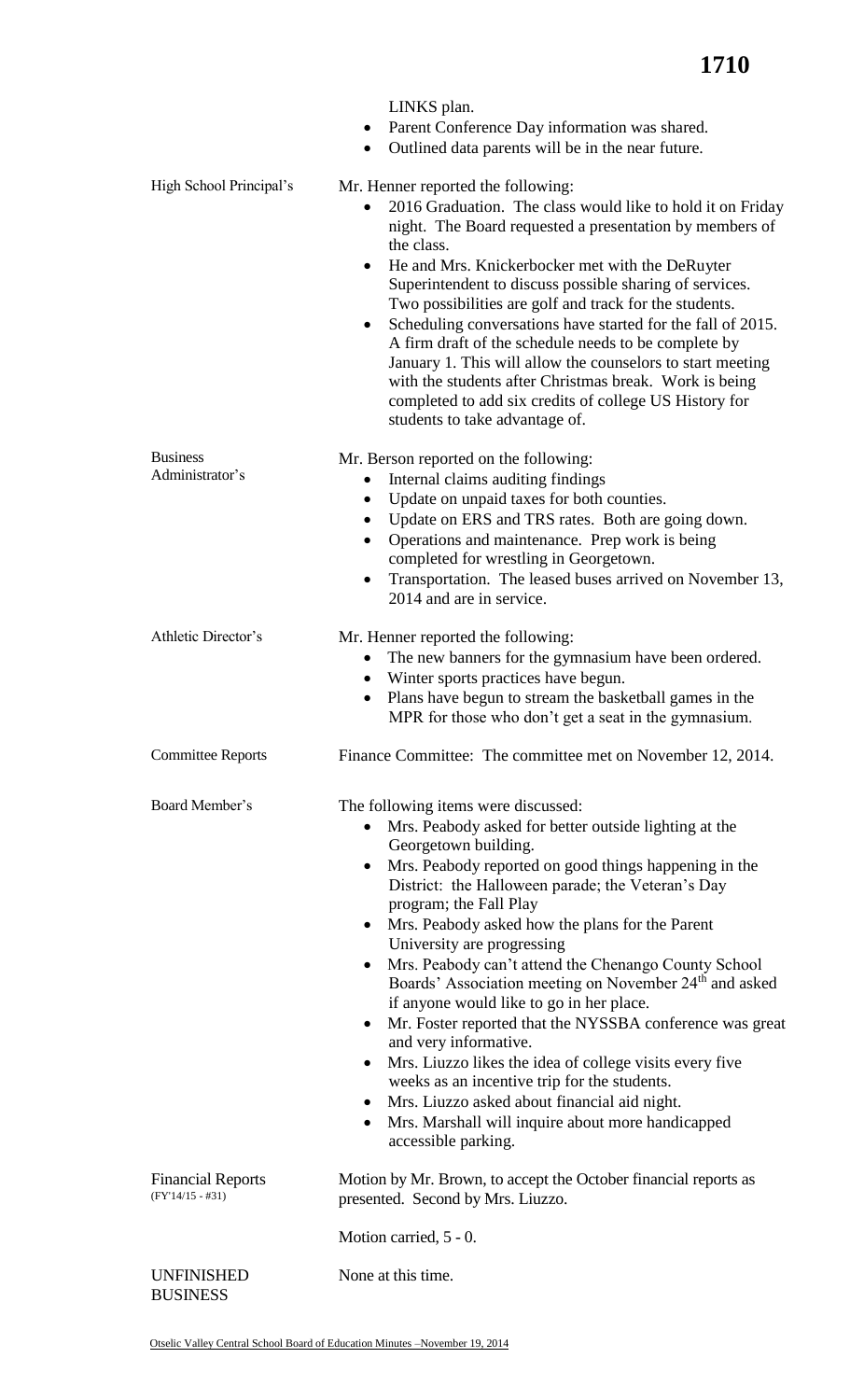| <b>NEW BUSINESS</b><br>Personnel<br>Recommendations    |                                                                                                                                                                                                                                                                                                          | Motion by Mr. Brown, upon the recommendation of the<br>Superintendent of Schools to appoint the following:             |                                                                 |  |  |
|--------------------------------------------------------|----------------------------------------------------------------------------------------------------------------------------------------------------------------------------------------------------------------------------------------------------------------------------------------------------------|------------------------------------------------------------------------------------------------------------------------|-----------------------------------------------------------------|--|--|
|                                                        | JennyLee Naber                                                                                                                                                                                                                                                                                           | Appointment as a<br>substitute teacher                                                                                 |                                                                 |  |  |
|                                                        | <b>Richard Hughes</b>                                                                                                                                                                                                                                                                                    | Resignation, with<br>regret, as<br>Superintendent of<br>Schools                                                        | <b>Effective December</b><br>31, 2014                           |  |  |
|                                                        | <b>Justin Barlow</b>                                                                                                                                                                                                                                                                                     | Leave of Absence<br>as a K-12 Physical<br><b>Education</b> teacher                                                     | <b>Effective November</b><br>24, 2014 through<br>March 23, 2015 |  |  |
|                                                        | <b>Justin Barlow</b>                                                                                                                                                                                                                                                                                     | Appointment as a<br>leave replacement<br>for Lacey Eaves and<br>other duties as<br>required as a full<br>time employee | <b>Effective November</b><br>24, 2014 through<br>March 23, 2015 |  |  |
|                                                        | Second by Mr. Foster.                                                                                                                                                                                                                                                                                    |                                                                                                                        |                                                                 |  |  |
|                                                        | Motion carried, 5 - 0.                                                                                                                                                                                                                                                                                   |                                                                                                                        |                                                                 |  |  |
| Extra-Curricular<br>Recommendations                    | Motion by Mrs. Liuzzo, upon the recommendation of the<br>Superintendent of Schools, to accept the following extra-curricular<br>recommendations:                                                                                                                                                         |                                                                                                                        |                                                                 |  |  |
|                                                        | <b>Robert Berson</b>                                                                                                                                                                                                                                                                                     | Appointment as an<br>unpaid assistant<br>varsity basketball<br>coach for the 2014-<br>2015 season                      |                                                                 |  |  |
|                                                        | Pamela Adams                                                                                                                                                                                                                                                                                             | Appointment as a<br>mentor for the<br>2014-2015 school<br>year                                                         | At a stipend per the<br>2011-2015 OVTA<br>contract              |  |  |
|                                                        | Mary Helen Blake                                                                                                                                                                                                                                                                                         | Appointment as a<br>mentor for the<br>2014-2015 school<br>year                                                         | At a stipend per the<br>2011-2015 OVTA<br>contract              |  |  |
|                                                        | Second by Mrs. Peabody.                                                                                                                                                                                                                                                                                  |                                                                                                                        |                                                                 |  |  |
|                                                        | Motion carried, 5 - 0.                                                                                                                                                                                                                                                                                   |                                                                                                                        |                                                                 |  |  |
| Committee on Special<br>Education<br>Recommendations   | Motion by Mrs. Marshall, to accept the Committee on Special<br>Education recommendations resulting from the meetings of October<br>20 and October 21, 2014. Second by Mr. Brown.                                                                                                                         |                                                                                                                        |                                                                 |  |  |
|                                                        | Motion carried, 5 - 0.                                                                                                                                                                                                                                                                                   |                                                                                                                        |                                                                 |  |  |
| Acceptance of Gifts to<br>the School<br>(FY'14/15 #32) | Motion by Mr. Foster, upon the recommendation of the<br>Superintendent of Schools, to accept of the gift form the Otselic<br>Valley PTO to pay for the Global Safari program on October 31,<br>2014 and for the donation from the Bread Run that Mrs. McGrath<br>participated in. Second by Mrs. Liuzzo. |                                                                                                                        |                                                                 |  |  |
|                                                        | Motion carried, 5 - 0.                                                                                                                                                                                                                                                                                   |                                                                                                                        |                                                                 |  |  |